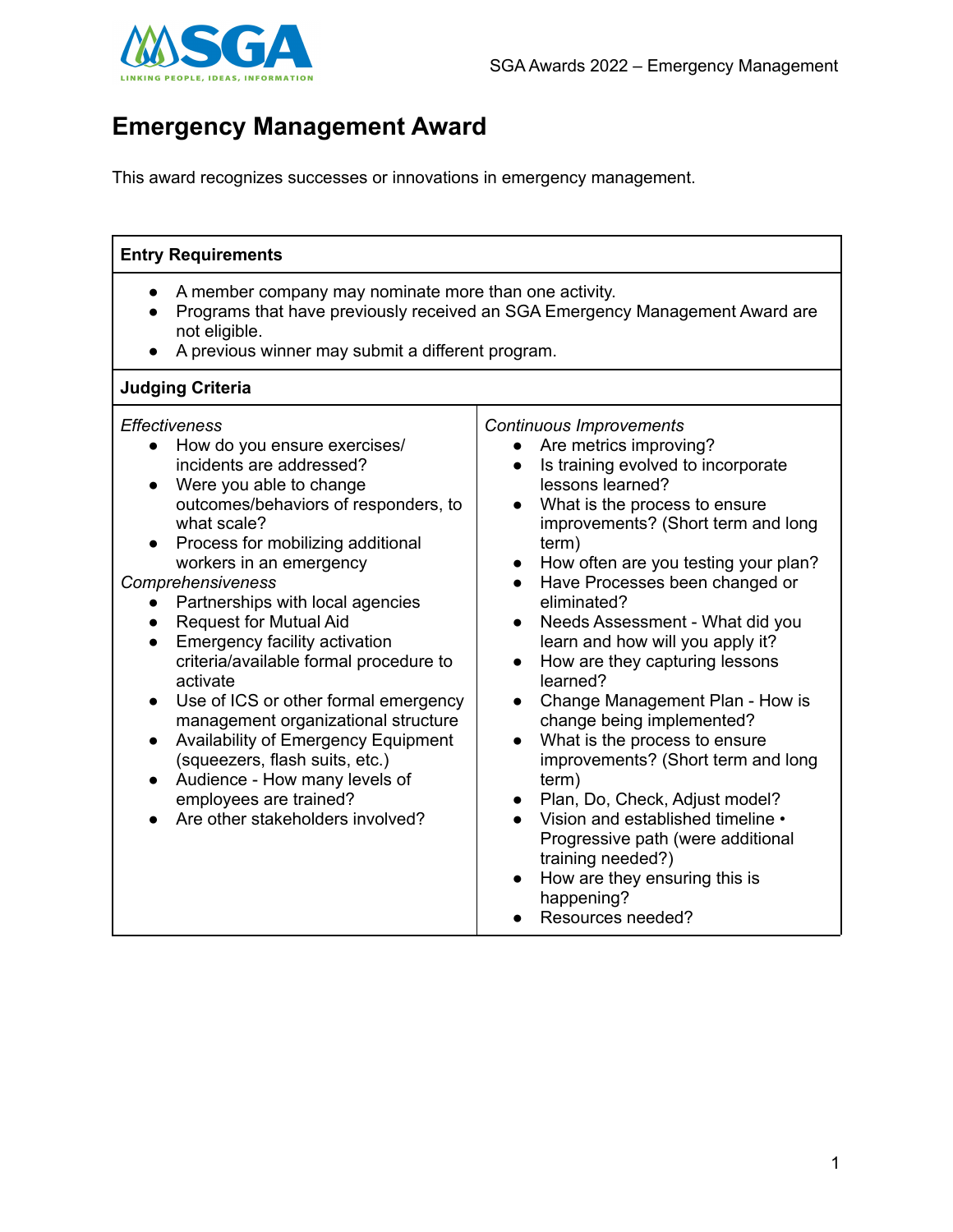

## Submissions Overview

| Emergency Management Award Submissions – 3 Nominees |                                                                     |                  |
|-----------------------------------------------------|---------------------------------------------------------------------|------------------|
|                                                     |                                                                     |                  |
| <b>Company Name</b>                                 | <b>Program Name</b>                                                 | <b>ID Number</b> |
| Clearwater                                          | 1st Responder Emergency Response Education<br>Initiative            | $EM-1$           |
| <b>Atmos Energy</b>                                 | <b>Emergency Preparedness Tabletop Exercises</b>                    | $EM-2$           |
| <b>Xcel Energy</b>                                  | Xcel Energy Marshall Fire Emergency Response<br>- Boulder, Colorado | $EM-3$           |
| Hydro-X                                             | Louisiana Restoration Project                                       | $EM-4$           |

| <b>Nomination EM-1</b>                                                |                                                                                                                                                                                                                                                                                                                                                                                                                                                                                                                                                                                                                                                                                                                                                                                                                                                                                 |
|-----------------------------------------------------------------------|---------------------------------------------------------------------------------------------------------------------------------------------------------------------------------------------------------------------------------------------------------------------------------------------------------------------------------------------------------------------------------------------------------------------------------------------------------------------------------------------------------------------------------------------------------------------------------------------------------------------------------------------------------------------------------------------------------------------------------------------------------------------------------------------------------------------------------------------------------------------------------|
| <b>SGA Member Company</b><br><b>Name</b>                              | <b>Clearwater</b>                                                                                                                                                                                                                                                                                                                                                                                                                                                                                                                                                                                                                                                                                                                                                                                                                                                               |
| <b>Program Name</b>                                                   | <b>1st Responder Emergency Response Education</b><br>Initiative                                                                                                                                                                                                                                                                                                                                                                                                                                                                                                                                                                                                                                                                                                                                                                                                                 |
| <b>Program Description</b>                                            | Providing vital training & education to first responder agencies<br>within our jurisdiction.                                                                                                                                                                                                                                                                                                                                                                                                                                                                                                                                                                                                                                                                                                                                                                                    |
| <b>Results of/Response to</b><br>the Program                          | First responders gain an understanding of the properties and<br>characteristics of natural and propane gases along with potential<br>hazards, tactical awareness, case studies, and safety<br>precautions when responding to the scene of natural or propane<br>gas emergencies.                                                                                                                                                                                                                                                                                                                                                                                                                                                                                                                                                                                                |
| <b>Contribution to</b><br>"Connecting People,<br>Ideas & Information" | With the understanding that each first responder agency has its<br>own set of policies and SOPs in place, this training serves to<br>ensure that those on the front lines in our communities are<br>educated on safety precautions to take when responding to gas<br>calls, and tactical considerations when they are making critical<br>decisions affecting both their own safety and the general public.<br>We are able to connect with agencies within our jurisdiction and<br>keep an ongoing partnership with key personnel within the<br>departments to ensure that safe practices are being followed. We<br>have provided training on the use of combustible gas indicators<br>to agencies who have realized that additional safety measures<br>and instrumentation needed to be obtained and implemented.<br>We are now a resource for the agencies, which is a win-win |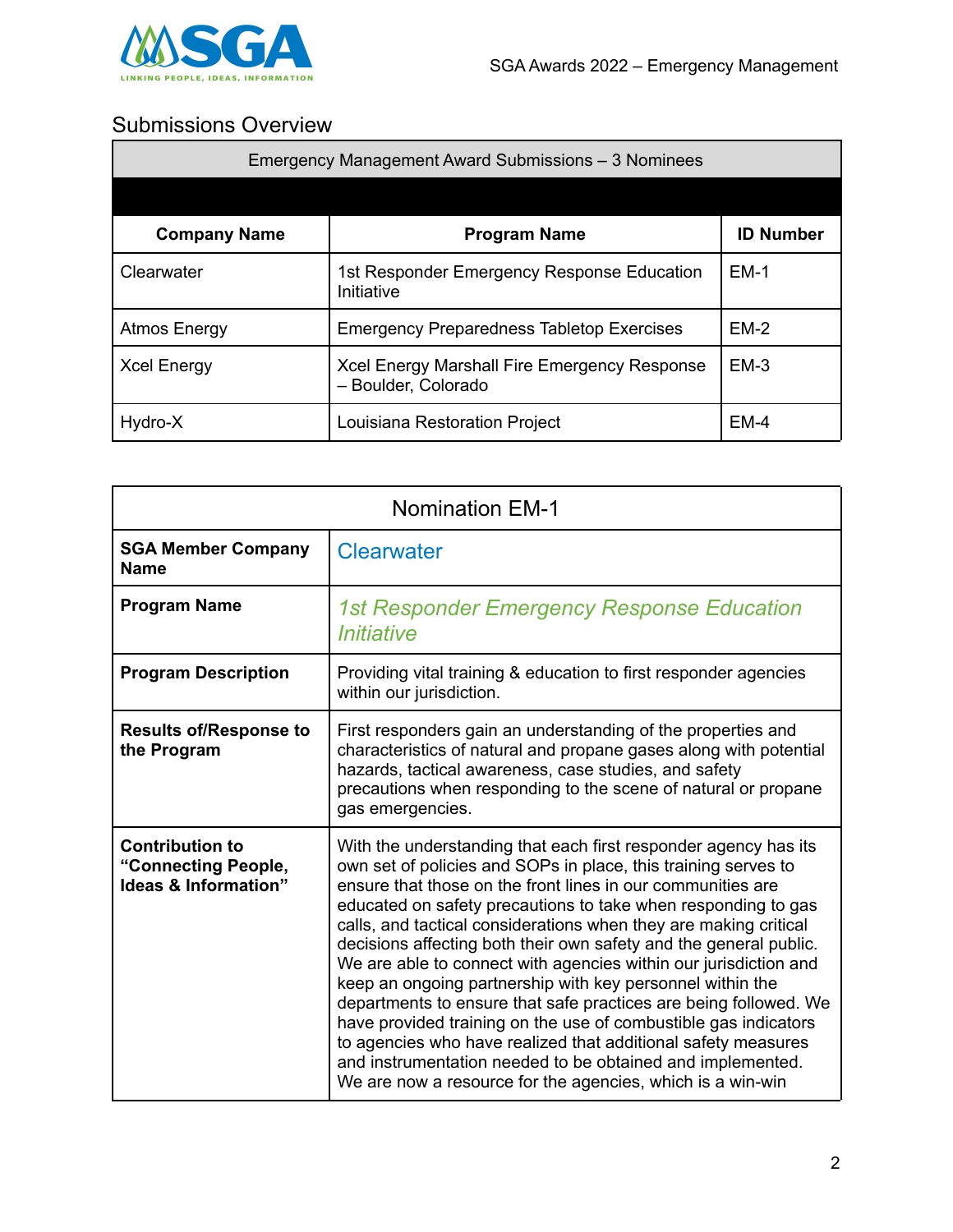

|                                   | scenario for Clearwater Gas System, the first responder<br>agencies, and the public that they protect and serve. |
|-----------------------------------|------------------------------------------------------------------------------------------------------------------|
| <b>Supporting Documents</b>       | Click to view.                                                                                                   |
| <b>SGA Membership</b><br>Category | Municipal                                                                                                        |

| <b>Nomination EM-2</b>                                                |                                                                                                                                                                                                                                                                                                                                                                                                                                                                                                                                                                                                                                                                                                                                                                                                                                |
|-----------------------------------------------------------------------|--------------------------------------------------------------------------------------------------------------------------------------------------------------------------------------------------------------------------------------------------------------------------------------------------------------------------------------------------------------------------------------------------------------------------------------------------------------------------------------------------------------------------------------------------------------------------------------------------------------------------------------------------------------------------------------------------------------------------------------------------------------------------------------------------------------------------------|
| <b>SGA Member Company</b><br><b>Name</b>                              | <b>Atmos Energy</b>                                                                                                                                                                                                                                                                                                                                                                                                                                                                                                                                                                                                                                                                                                                                                                                                            |
| <b>Program Name</b>                                                   | <b>Emergency Preparedness Tabletop Exercises</b>                                                                                                                                                                                                                                                                                                                                                                                                                                                                                                                                                                                                                                                                                                                                                                               |
| <b>Program Description</b>                                            | For more than a decade, the Atmos Energy security and<br>compliance team coordinates and facilitates quarterly emergency<br>preparedness tabletop exercises. Every three months, these<br>exercises present what could be real-life scenarios that engage<br>division leadership, operations field employees, and support<br>teams such as corporate communications, legal and customer<br>service in a collaborative setting to discuss their roles during an<br>emergency and their responses to specific developments during<br>the mock exercise. The tabletop process, which transitioned to a<br>completely virtual setting via Microsoft Teams in 2020, includes a<br>discussion of organizational activities and responses, gauging<br>strengths and opportunities for improvement, and identifying best<br>practices. |
| <b>Results of/Response to</b><br>the Program                          | Among the many benefits that result from these important<br>exercises, increased awareness of roles and responsibilities<br>across teams is one of the most valuable. Operations and team<br>members in the field, for example, gain a better understanding of<br>how their efforts to keep communities safe during an emergency<br>can be supported by other areas of the enterprise such as public<br>affairs and corporate communications. Likewise, as team<br>members are executing their readiness plans in the heat of the<br>moment, it becomes apparent how interwoven our emergency<br>preparedness efforts are across the organization - leading to a<br>better understanding of inherent strengths as well as<br>opportunities to improve.                                                                         |
| <b>Contribution to</b><br>"Connecting People,<br>Ideas & Information" | Emergency Preparedness Tabletop Exercises allow our team<br>members to validate plans and readiness by performing their<br>duties in a simulated operational environment, communicating<br>each step along the way.                                                                                                                                                                                                                                                                                                                                                                                                                                                                                                                                                                                                            |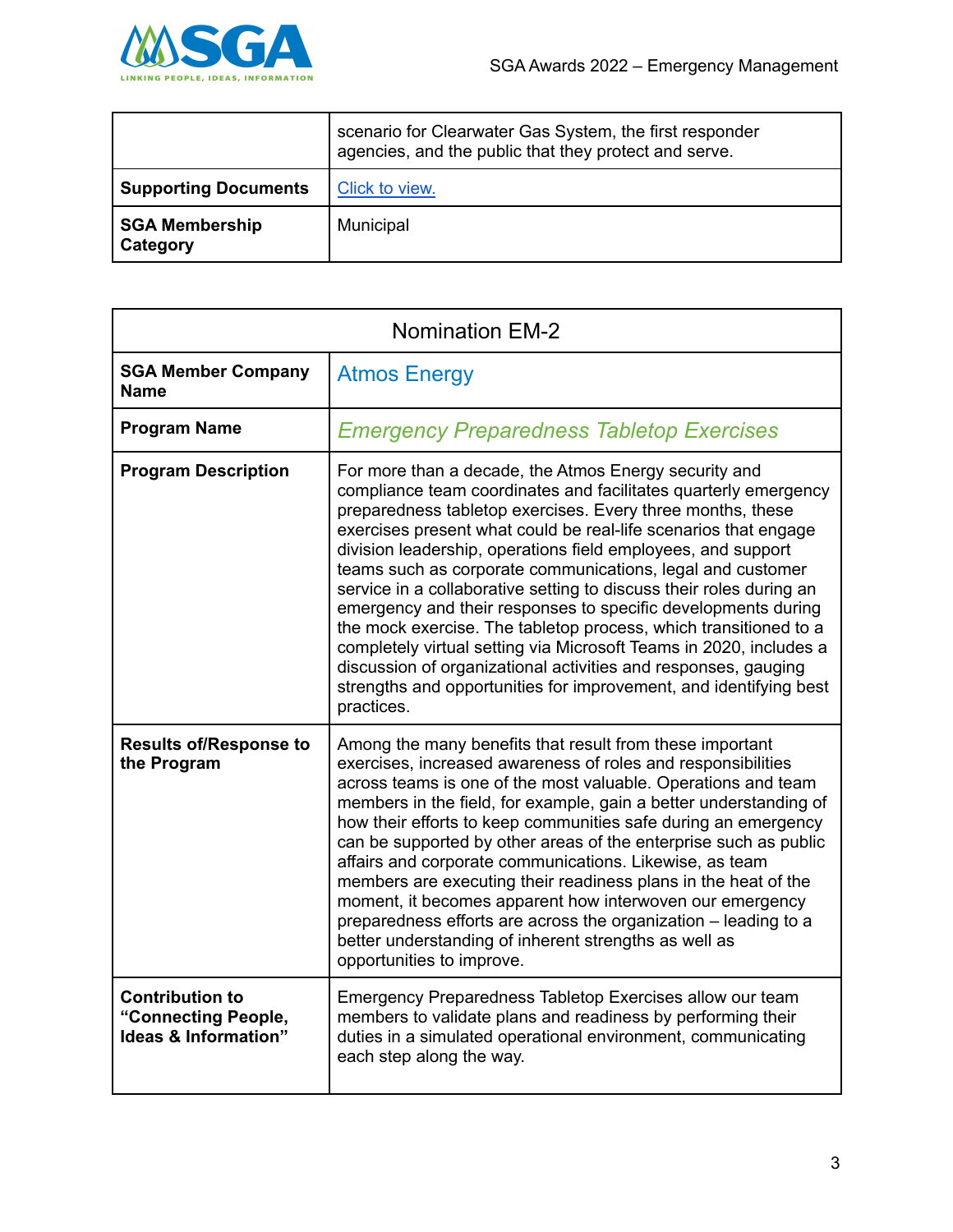

| <b>SGA Membership</b> | <b>Distribution</b> |
|-----------------------|---------------------|
| <b>Category</b>       |                     |

| <b>Nomination EM-3</b>                       |                                                                                                                                                                                                                                                                                                                                                                                                                                                                                                                                                                                                                                                                                                                                                                                                                                                                                                                                                                                                                                                                                                                                                                             |
|----------------------------------------------|-----------------------------------------------------------------------------------------------------------------------------------------------------------------------------------------------------------------------------------------------------------------------------------------------------------------------------------------------------------------------------------------------------------------------------------------------------------------------------------------------------------------------------------------------------------------------------------------------------------------------------------------------------------------------------------------------------------------------------------------------------------------------------------------------------------------------------------------------------------------------------------------------------------------------------------------------------------------------------------------------------------------------------------------------------------------------------------------------------------------------------------------------------------------------------|
| <b>SGA Member Company</b><br><b>Name</b>     | <b>Xcel Energy</b>                                                                                                                                                                                                                                                                                                                                                                                                                                                                                                                                                                                                                                                                                                                                                                                                                                                                                                                                                                                                                                                                                                                                                          |
| <b>Program Name</b>                          | Xcel Energy Marshall Fire Emergency Response –<br><b>Boulder, Colorado</b>                                                                                                                                                                                                                                                                                                                                                                                                                                                                                                                                                                                                                                                                                                                                                                                                                                                                                                                                                                                                                                                                                                  |
| <b>Program Description</b>                   | In a matter of hours, the Marshall Fire burning south of Boulder<br>destroyed more homes than any wildfire in Colorado state<br>history. Highwinds pushed the flames east, engulfing entire<br>subdivisions and forcing tens of thousands of Coloradans to<br>leave their homes. Emergency response and restoration efforts<br>for the community were an essential part for Xcel Energy and<br>their customers. Xcel Energy's emergency response and<br>operational excellence were key to our employees, contractors,<br>mutual aid, and customers during the Marshall Fire.                                                                                                                                                                                                                                                                                                                                                                                                                                                                                                                                                                                               |
| <b>Results of/Response to</b><br>the Program | Due to the wildfire, we were asked by local emergency managers<br>to turn off natural gas service to customers in the towns of<br>Superior, Louisville, Boulder, and Broomfield Colorado. Close to<br>13,000 customers lost gas service. We worked with city officials<br>and the Red Cross to find ways to support those customers and<br>are offering electric heaters to help them keep their homes and<br>businesses warm. Getting natural gas service restarted for<br>13,000 customers was extremely challenging and<br>time-consuming with weather conditions and home loss. We<br>requested mutual aid from American Gas Association, Southern<br>Gas Association, and our industry partners to assist in that<br>endeavor which we had many companies support the overall<br>restoration and relight response which included:<br>1. Southern Company Gas<br>1.<br>2. Atmos Energy<br>3. Black Hills Energy<br>4. LG&E<br>5. CenterPoint Energy<br>6. Piedmont Natural Gas<br>7. Duke Energy<br>8. ONE Gas<br>9. Colorado Natural Gas<br>10. Colorado Springs Utilities<br>11. KS Energy Services<br>Total Premise Count: 12,894 - Total Loss: 956 Resources: 1,009 |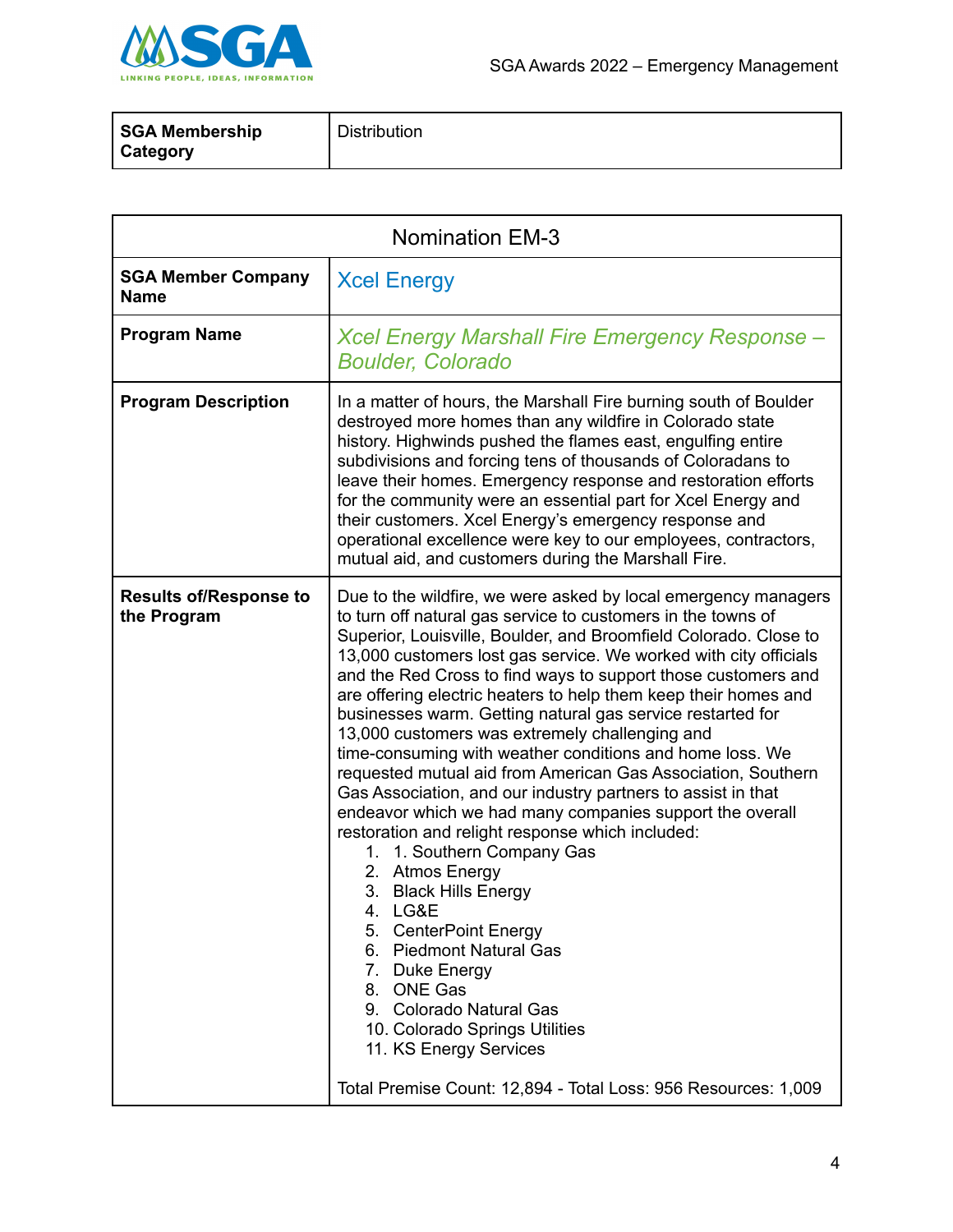

|                                                                       | - 450 Internal, 170 Mutual Aid, 389 Contractor<br><b>Region Updates</b><br>Region 1 - 1,860 Customers - Total Loss: 95<br>$\bullet$<br>Region 2 - 2,560 Customers - Total Loss: 292<br>$\bullet$<br>Region 3 - 776 Customers - Total Loss: 340<br>$\bullet$<br>Region 4 - 1,986 Customers - Total Loss: 89<br>$\bullet$<br>Region 5 - 2,900 Customers - Total Loss: 0<br>$\bullet$<br>Region 6 - 344 Customers - Total Loss: 0<br>$\bullet$<br>Region 7 - 1,393 Customers - Total Loss: 0<br>$\bullet$<br>• Region 8 - 150 Customers - Total Loss: 0<br>• Region 9 - 786 Customer - Total Loss: 140<br>Within five days of the impact to the fires, the response team had<br>made 100% of relight attempts to homes that were lifted from<br>evacuation orders and customers that were able to go back to<br>their homes. The wildfire also impacted one of our natural gas<br>compressor stations that supports the gas system in Summit and<br>Grand counties. To decrease the amount of natural gas being<br>used by furnaces in the area and keep the system up and<br>running, we needed to implement controlled power outages for<br>approximately27,000 customers last night. Fortunately, crews<br>were able to access that compressor station last night and we<br>have been able to fully restore all those customers. |
|-----------------------------------------------------------------------|----------------------------------------------------------------------------------------------------------------------------------------------------------------------------------------------------------------------------------------------------------------------------------------------------------------------------------------------------------------------------------------------------------------------------------------------------------------------------------------------------------------------------------------------------------------------------------------------------------------------------------------------------------------------------------------------------------------------------------------------------------------------------------------------------------------------------------------------------------------------------------------------------------------------------------------------------------------------------------------------------------------------------------------------------------------------------------------------------------------------------------------------------------------------------------------------------------------------------------------------------------------------------------------------------------------------------------|
| <b>Contribution to</b><br>"Connecting People,<br>Ideas & Information" | The event brought together industry, the community, and<br>partnerships across the emergency management resources. The<br>teams worked together to safeguard the environment by<br>identifying and prioritizing response actions, increasing agility<br>and ensuring performance and improving resiliency. We prepared<br>our employees and our resources support by educating and<br>informing on safety, standards, and supported logistics. We drove<br>operational excellence by driving a culture of collaboration and<br>accountability on procedures, metrics, and assessments of<br>emergency response and management during the event.                                                                                                                                                                                                                                                                                                                                                                                                                                                                                                                                                                                                                                                                                  |
| <b>Supporting Documents</b>                                           | Click to view.                                                                                                                                                                                                                                                                                                                                                                                                                                                                                                                                                                                                                                                                                                                                                                                                                                                                                                                                                                                                                                                                                                                                                                                                                                                                                                                   |
| <b>SGA Membership</b><br>Category                                     | Distribution                                                                                                                                                                                                                                                                                                                                                                                                                                                                                                                                                                                                                                                                                                                                                                                                                                                                                                                                                                                                                                                                                                                                                                                                                                                                                                                     |

| <b>Nomination EM-4</b>                   |                                                                 |
|------------------------------------------|-----------------------------------------------------------------|
| <b>SGA Member Company</b><br><b>Name</b> | Hydro-X (An Artera Company)                                     |
| <b>Program Name</b>                      | <b>Louisiana Restoration Project</b>                            |
| <b>Program Description</b>               | Following the devastation of Hurricane Ida, the southern region |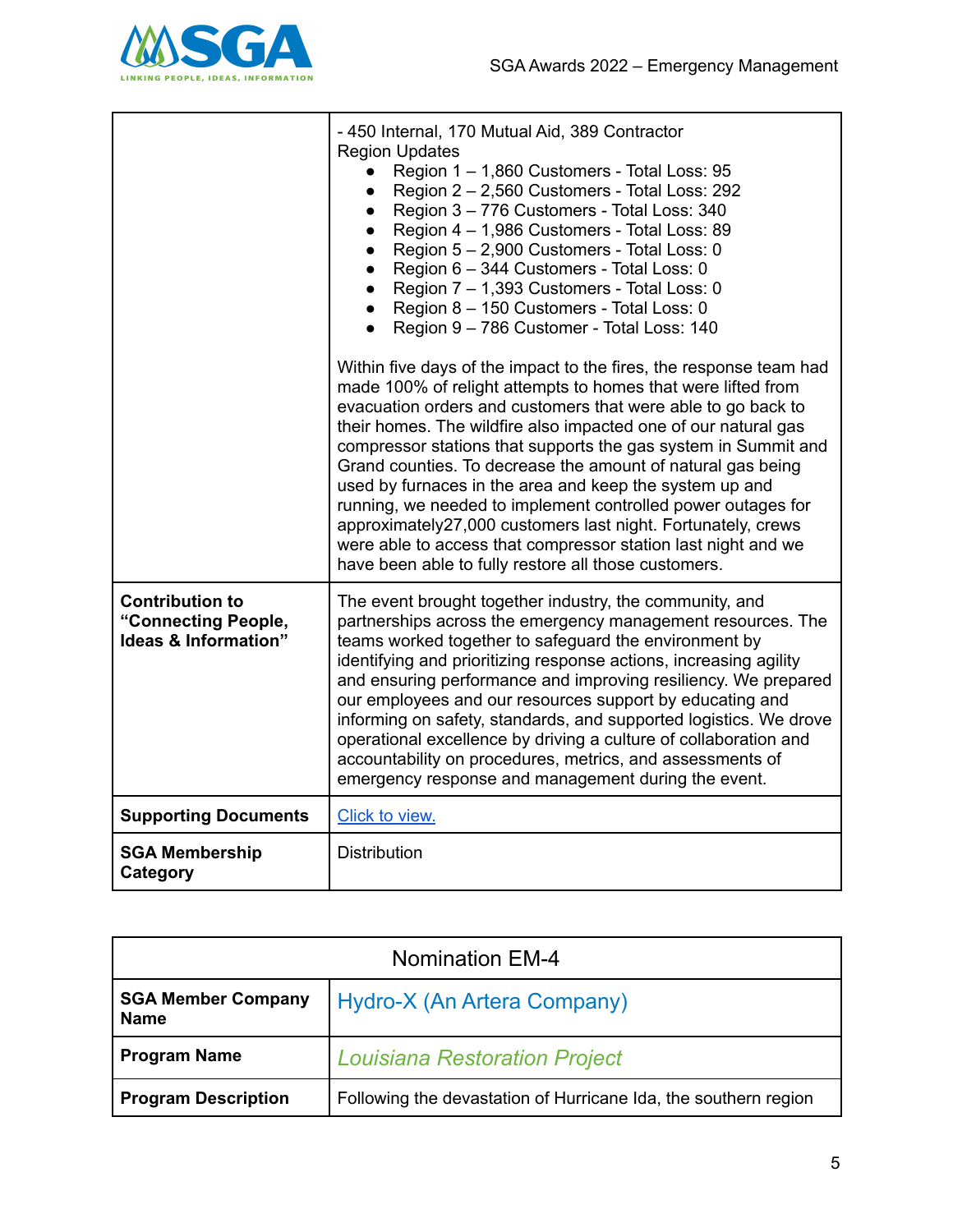

|                                                                       | of Louisiana struggled to rebuild and restore utilities. The<br>Category 4 storm devastated the power grids of both Mississippi<br>and Louisiana, knocking out electricity for more than 1 million<br>people. Some communities in the rural areas spent months<br>without power. With utility infrastructure destroyed or severely<br>damaged, Hydro-X mobilized quickly alongside utility workers<br>and contractors to begin the restoration process. The company,<br>based in Conyers, Georgia with locations across the Southeast,<br>sent hydrovac trucks from Georgia, Florida, Mississippi, Texas,<br>and North Carolina to help with storm recovery. With a temporary<br>mobile command unit established, they quickly began<br>coordinating with their customer to accompany each utility repair<br>crew with a hydro vac truck. The historic storm had wreaked<br>havoc on the power infrastructure of local communities. More<br>than 30,500 distribution poles and 6,000 transformers were<br>damaged. Hydro excavation, which moves dirt or soil with<br>pressurized water and then removes it with a vacuum to a debris<br>tank, was a critical part of the restoration process. Hydro-X<br>partnered with the local utility providers to restore power to the<br>communities of Louisiana. Our team spent several months<br>traveling to the rural areas of southern Louisiana to restore<br>utilities for homes and businesses in the community. |
|-----------------------------------------------------------------------|------------------------------------------------------------------------------------------------------------------------------------------------------------------------------------------------------------------------------------------------------------------------------------------------------------------------------------------------------------------------------------------------------------------------------------------------------------------------------------------------------------------------------------------------------------------------------------------------------------------------------------------------------------------------------------------------------------------------------------------------------------------------------------------------------------------------------------------------------------------------------------------------------------------------------------------------------------------------------------------------------------------------------------------------------------------------------------------------------------------------------------------------------------------------------------------------------------------------------------------------------------------------------------------------------------------------------------------------------------------------------------------------------------------------------------------------------------------|
| <b>Results of/Response to</b><br>the Program                          | With the hard work of our team, the communities of Grand Isles<br>and Port Fourchon, Louisiana, had their power restored as winter<br>approached. Our team was proud that they could make a positive<br>impact on the lives of others and rallied around the extended<br>project. Each power pole that was damaged or knocked down<br>had to be reinstalled. With powerlines down and destruction<br>covering the ground, each hole had to be carefully and precisely<br>dug using hydro excavation in order to get the pole back in the<br>ground. The 811 Emergency Response System in Louisiana was<br>at full capacity during the storm recovery process, making hydro<br>excavation even more essential. By using the "soft dig"<br>technology, operators could avoid hitting underground utilities<br>that weren't easily identifiable in the aftermath of the storm. The<br>Hydro-X team worked round the clock to help with the restoration<br>process and stayed for nearly 90 days continuing to support<br>infrastructure repair work. Their efforts, alongside their customer,<br>helped restore much-needed power to communities impacted by<br>the storm.                                                                                                                                                                                                                                                                                          |
| <b>Contribution to</b><br>"Connecting People,<br>Ideas & Information" | The effects of Hurricane Ida had left communities without power,<br>internet, or cell phone services. The work that our team<br>contributed to the utility providers' restoration efforts allowed<br>these communities to heal and reconnect to the rest of the world.<br>The Hydro-X team also supported the local 811 system and<br>helped utility restoration crews avoid disastrous utility line strikes<br>during the restoration process.                                                                                                                                                                                                                                                                                                                                                                                                                                                                                                                                                                                                                                                                                                                                                                                                                                                                                                                                                                                                                  |